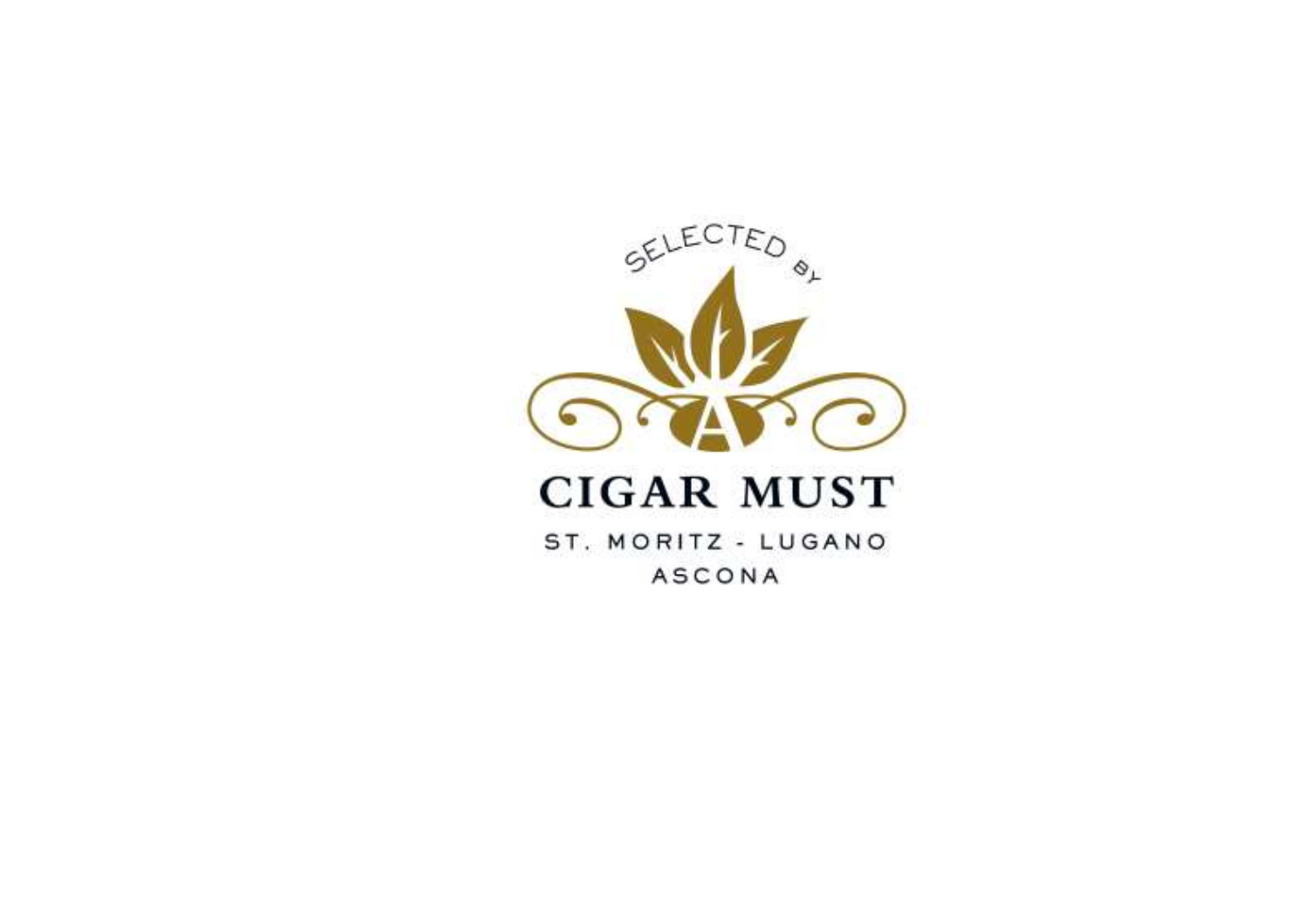# COCKTAIL PAIRING SUGGESTIONS

| <b>VINTAGE NEGRONI</b>                                                          | ★┪/★★★            | 25 |
|---------------------------------------------------------------------------------|-------------------|----|
| Citadelle Reserve Gin, Campari, Antica Formula Vermuth, Vielle Prune            |                   |    |
| 1956                                                                            | ★★★/★★★★          | 25 |
| Rye Whiskey, Ramazzotti, Black tea, Angostura                                   |                   |    |
| <b>OLD SCOTS</b>                                                                | <b>★★★★/★★★★★</b> | 25 |
| Oban 14 years, Tia Maria, Bitter orange jam, Mustard<br>homemade Saffron Bitter |                   |    |
| <b>COLONY</b>                                                                   | ★┪│★★★┪           | 25 |
| Cognac, Dark Rum, Chartreuse Vert, Peychaud's Bitter                            |                   |    |
| <b>NICARAGUA</b>                                                                | ★★1/★★★★          | 25 |
| Red Port 20 years, Gin, brown chocolate liquer, tonka bean                      |                   |    |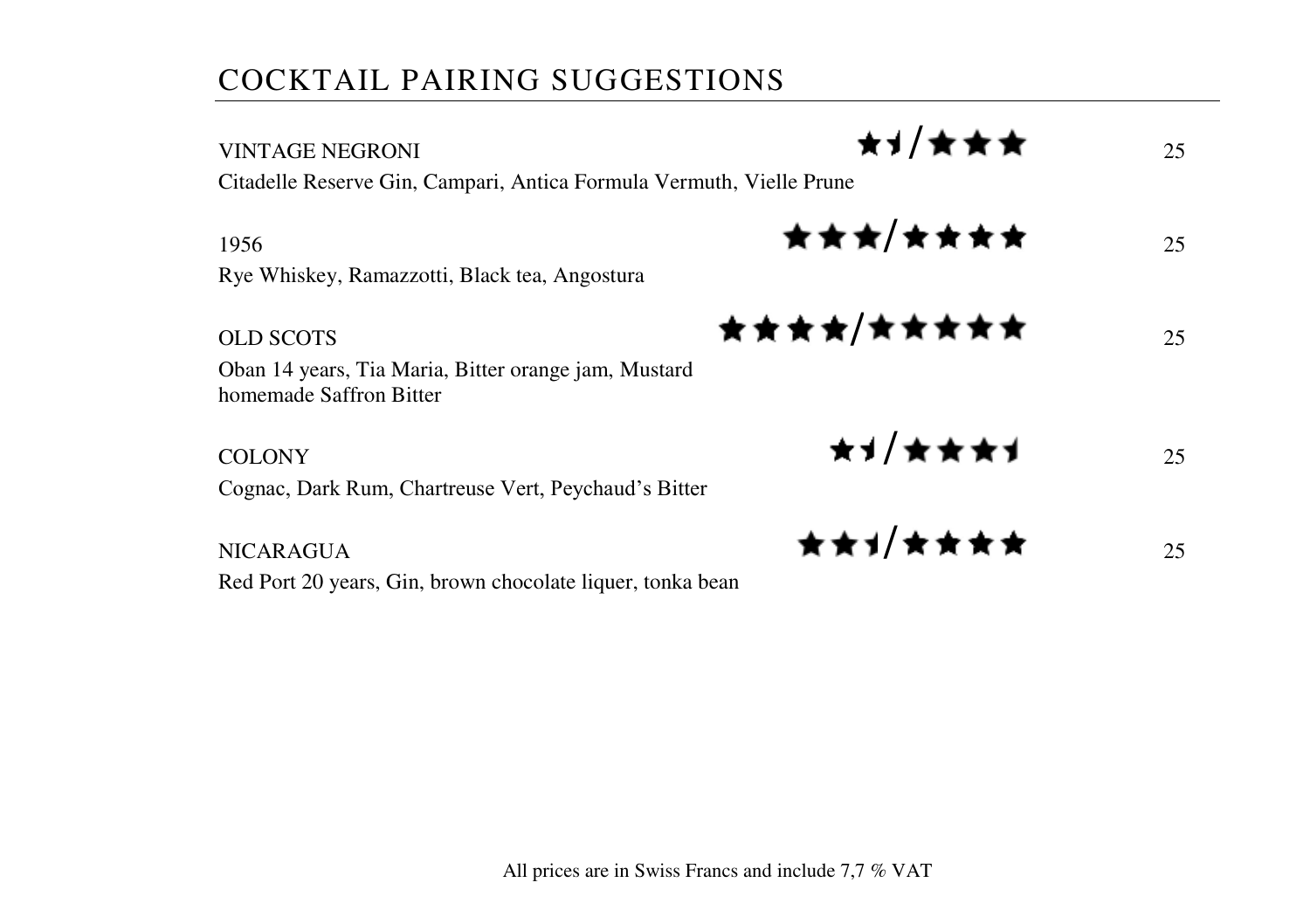## CUBAN CIGARS PRE EMBARGO SELECTION

### **H. UPMANN**

H.Upmann is among the oldest cigar brands in existence. Around 1840, [banker](https://en.wikipedia.org/wiki/Banker) Herman Upmann opened a branch office i[n Havana,](https://en.wikipedia.org/wiki/Havana) which provided many opportunities to send cigars home to Europe. The possibilities of a commercial endeavour became clear to Upmann and in 1844 he invested in a cigar factory and the H. Upmann brand was launched. H.Upmann bought their own cigar factory in 1844, now known as the José Martí Factory, in Havana. Through the late 1800s, the H. Upmann brand gained international recognition at various exhibitions and won seven gold medals which still adorn the lithographed art on today's H. Upmann boxes.

| CORONAS<br>Year of production: 1960s (from 50 cigars glass jar)<br>Enjoyment: $80'$ – Size: $42x142$ | ★★★★<br>190 |     |
|------------------------------------------------------------------------------------------------------|-------------|-----|
| <b>DUNHILLS SELECTION NO.41</b><br>Year of production: 1957                                          | ★★★★        | 190 |

### **JOSE L. PIEDRA**

Jose L. Piedra is a popular brand for domestic consumption in Cuba. It was temporarily discontinued in the early 1990s and was reinstated in 1996. Apart from the original six smaller Jose L. Piedra, today all the cigars are machine-made.

CETROS 190 Year of production: **1950s** Enjoyment: 65' – Size: 42x165

Enjoyment:  $50'$  – Size:  $46x143$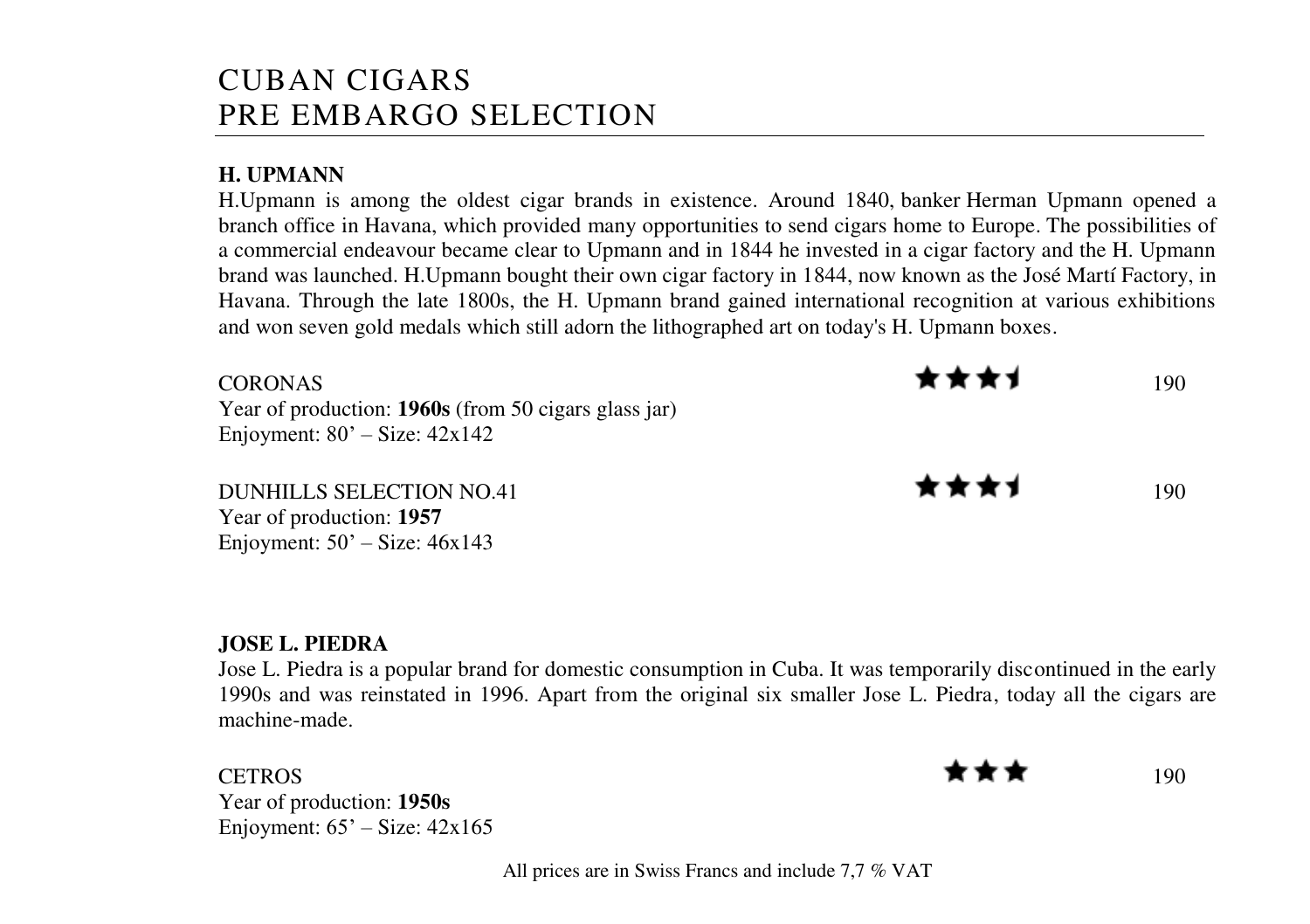### **LA FLOR DE LOPEZ HERMANOS y CA**

HERMANOS 150 Year of production: **1958** (US market) Enjoyment:  $30'$  – Size:  $42x129$ 

#### **JUAN LOPEZ**

Here is one of the few Havana brands which is offered only in handmade styles, started in 1876 by Juan Lopez Diaz. The range of sizes is limited, but the workmanship is first-rate and the flavour is considered to be medium to strong, with light and almost aromatic overtones.

Year of production: **1962** (US market) Enjoyment: 45' – Size: 42x129

#### **JOSE' GENER'S HOYO DE MONTERREY**

This famous brand was registered by Don Josè Gener in 1865. The cigars, composed with sweet and aromatic mixtures, quickly gained an international success and were very popular in England. **Zino Davidoff** will come to choose this factory to make his Cuban cigars.

CORDON ROUGE SELECTION 170 Year of production: **1960s** Enjoyment:  $60'$  – Size:  $43x165$ 

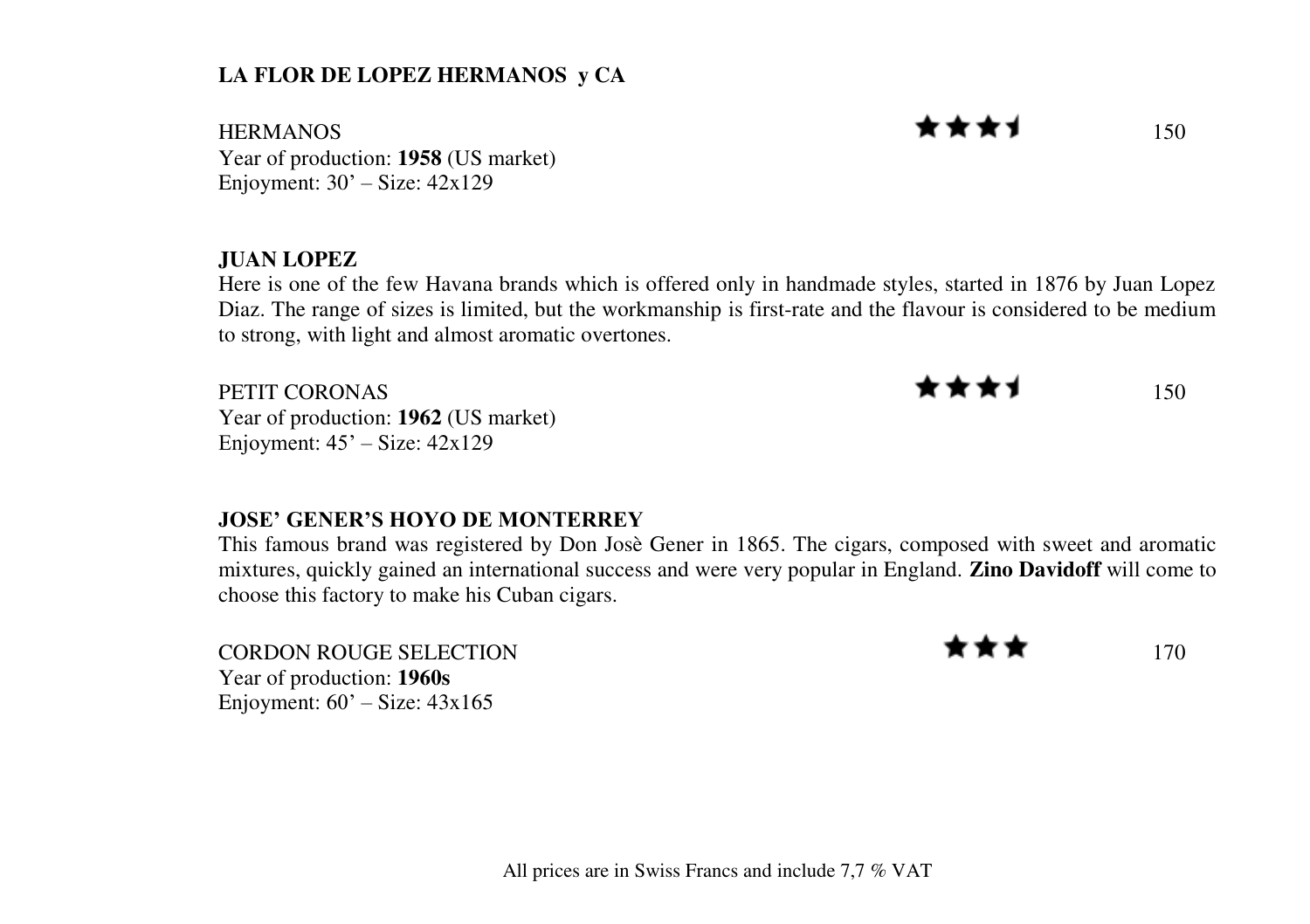### **PARTAGAS**

Partagás is a current pre-Revolution brand, established circa 1827. The current Partagás factory was constructed in 1845 and this is the year that the Aniversario humidors date from. The range comprises full-strength cigars, using tobacco from the premium Vuelta Abajo region. Until mid to late 1970s, all cigars were pre-1960 releases. Since then there have been further releases. This listing does not include the many (possibly in excess of 100) cigars discontinued before the 1970s.

CORONAS 150 Year of production: **1960s** Enjoyment:  $50'$  – Size:  $42x142$ 

#### **RAMON ALLONES**

The brand was created in Cuba by brothers Ramón and Antonio Allones in 1845. It's supposedly the first cigar brand to have utilized colourful [lithographs](https://en.wikipedia.org/wiki/Lithograph) for box art, the first brand to utilize bands on cigars, and the first to package cigars in the "8-9-8" style. The brand went through numerous ownership changes before it was finally bought by the Cifuentes family and production was moved to the famous [Partagás](https://en.wikipedia.org/wiki/Partagas_(cigar_brand)) Factory, where Ramón Allones cigars are still made to this day. Traditionally, Ramon Allones cigars are medium to full-strength in flavour, and the blend shares some of the characteristics of Partagás as far as overall body, vitolas, and packaging. It has always been produced in smaller quantities than Partagás.

RAMON ALLONES PETIT BELICOSO SELECCION DE LUJO  $\star \star \star \star$ Year of production: **1958** Enjoyment: 40' – Size: 46x135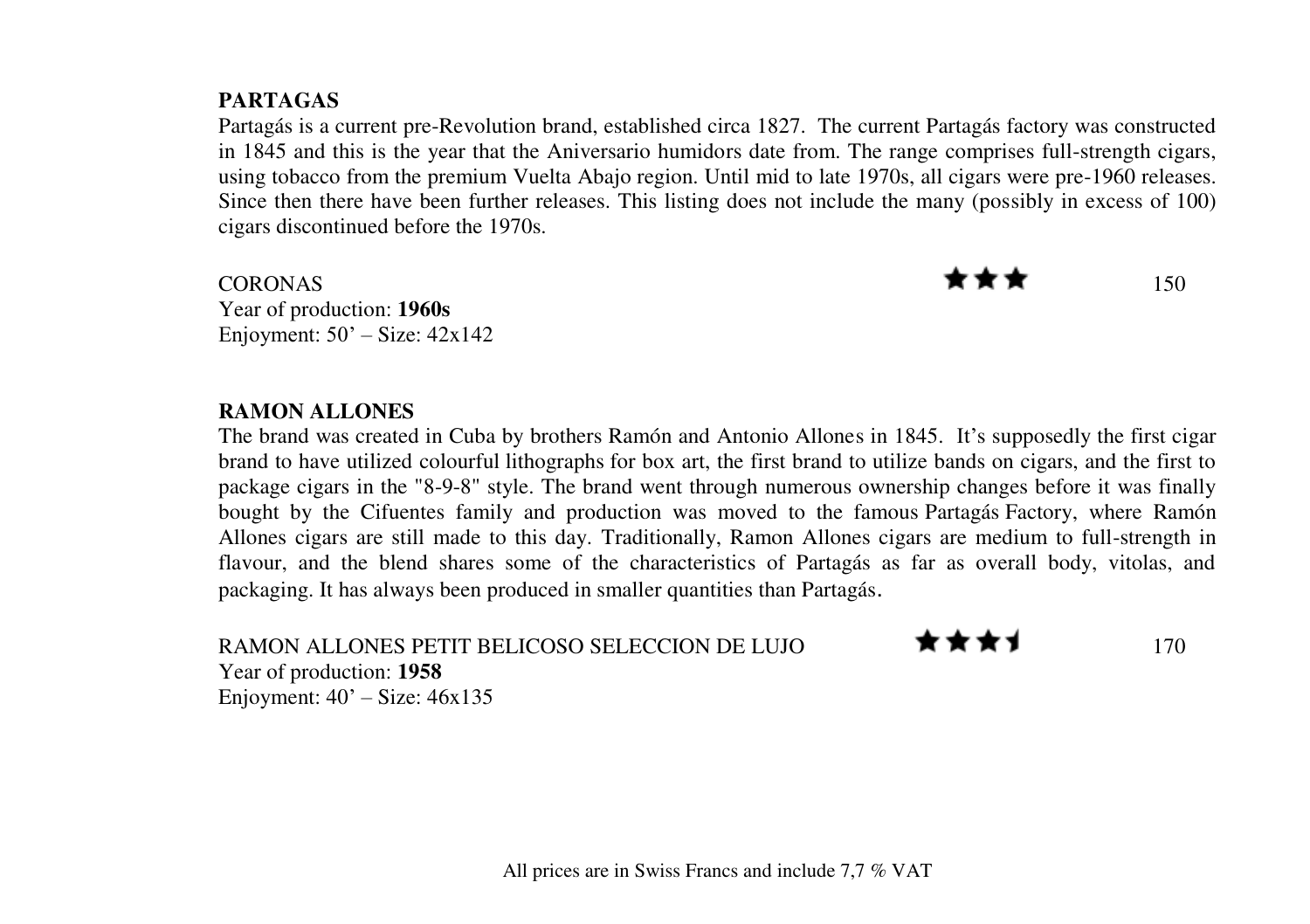# CUBAN CIGARS VINTAGE SELECTION

| <b>BOLIVAR No.1 TUBOS</b><br>Year of production: May 2007 (discontinued)<br>Enjoyment: $45'$ – Size: $42x142$       | ***** | 33  |
|---------------------------------------------------------------------------------------------------------------------|-------|-----|
| BOLIVAR PETIT BELICOSOS LIMITED EDITION<br>Year of production: November 2009<br>Enjoyment: $50'$ – Size: $52x125$   | ****  | 110 |
| COHIBA ROBUSTOS SUPREMOS LIMITED EDITION<br>Year of production: August 2014<br>Enjoyment: $55'$ – Size: $58x127$    | ★★★★↑ | 190 |
| <b>COHIBA BEHIKE 52</b><br>Year of production: <b>January 2010</b> (current)<br>Enjoyment: $50'$ – Size: $52x119$   | ***** | 190 |
| COHIBA TALISMAN LIMITED EDITION<br>Year of production: November 2017 (current)<br>Enjoyment: $60'$ – Size: $54x154$ | ****  | 145 |
| DAVIDOFF DOM PERIGNON<br>Year of production: 1988 (discontinued)<br>Enjoyment: $70'$ – Size: $47x178$               | ***   | 990 |
| HOYO DE MONTERREY CHURCHILL<br>Year of production: October 2006 (discontinued)<br>Enjoyment: $80'$ – Size: $47x178$ | ***   | 90  |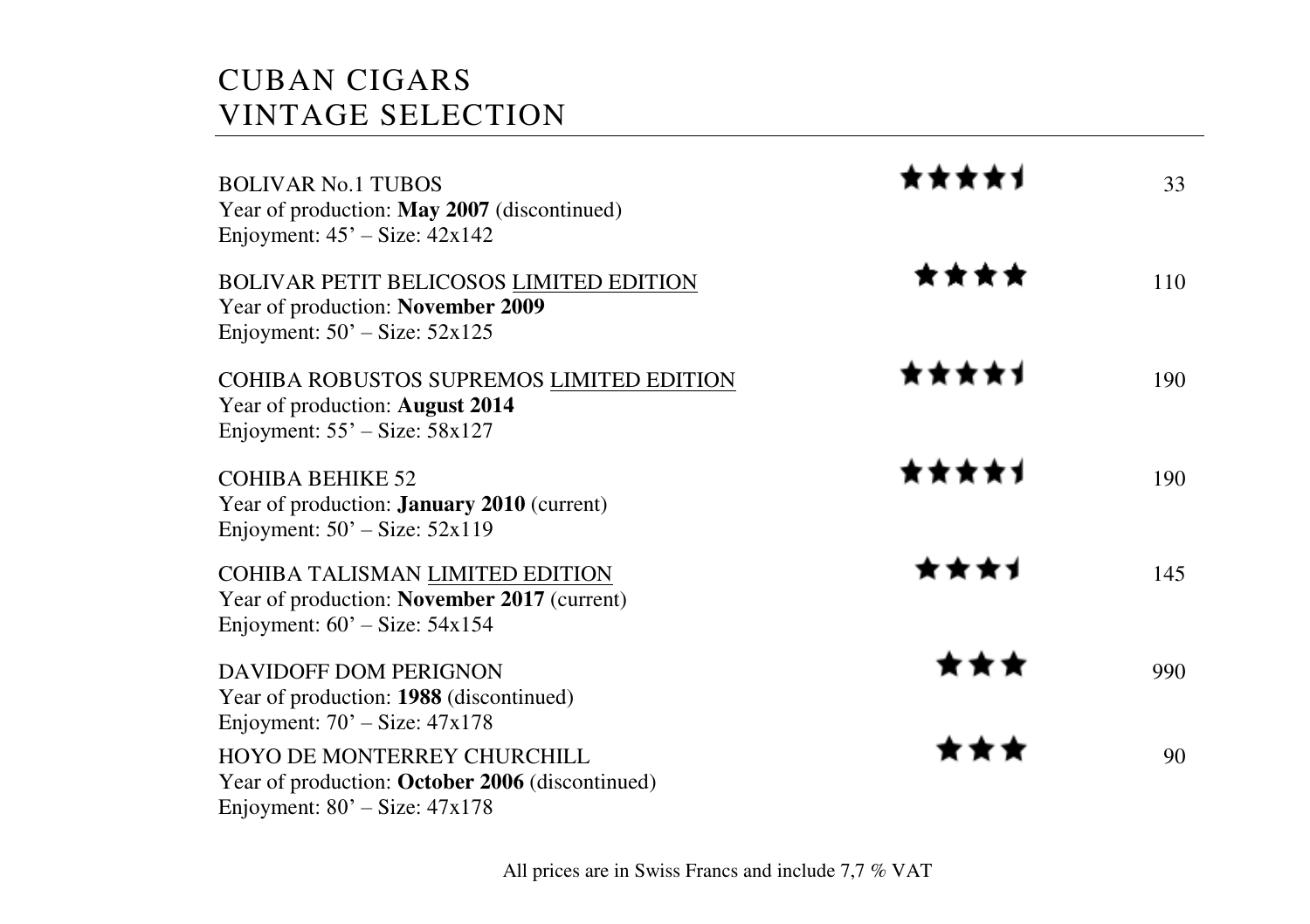| HOYO DE MONTERREY REGALOS LIMITED EDITION<br>Year of production: August 2007<br>Enjoyment: $55'$ – Size: $46x137$  |       | 75  |
|--------------------------------------------------------------------------------------------------------------------|-------|-----|
| <b>MONTECRISTO No.1</b><br>Year of production: pre-1960 release (current)<br>Enjoyment: $55'$ – Size: $42x165$     | ***   | 65  |
| MONTECRISTO "C" LIMITED EDITION<br>Year of production: June 2003<br>Enjoyment: $55'$ – Size: $46x143$              | ****  | 125 |
| MONTECRISTO SUBLIMES LIMITED EDITION<br>Year of production: March 2008<br>Enjoyment: $75'$ – Size: $54x164$        | ****  | 210 |
| PARTAGAS CORONAS SENIOR A/T<br>Year of production: <b>July 2006</b> (current)<br>Enjoyment: $35'$ – Size: $42x132$ | ****  | 35  |
| <b>PARTAGAS CORONAS JUNIOR</b><br>Year of production: March 2008 (current)<br>Enjoyment: $30'$ – Size: $40x117$    | ***** | 35  |
| PUNCH ROYAL CORONATION<br>Year of production: February 2007 (current)<br>Enjoyment: $45^\circ$ – Size: $43x145$    | ****  | 35  |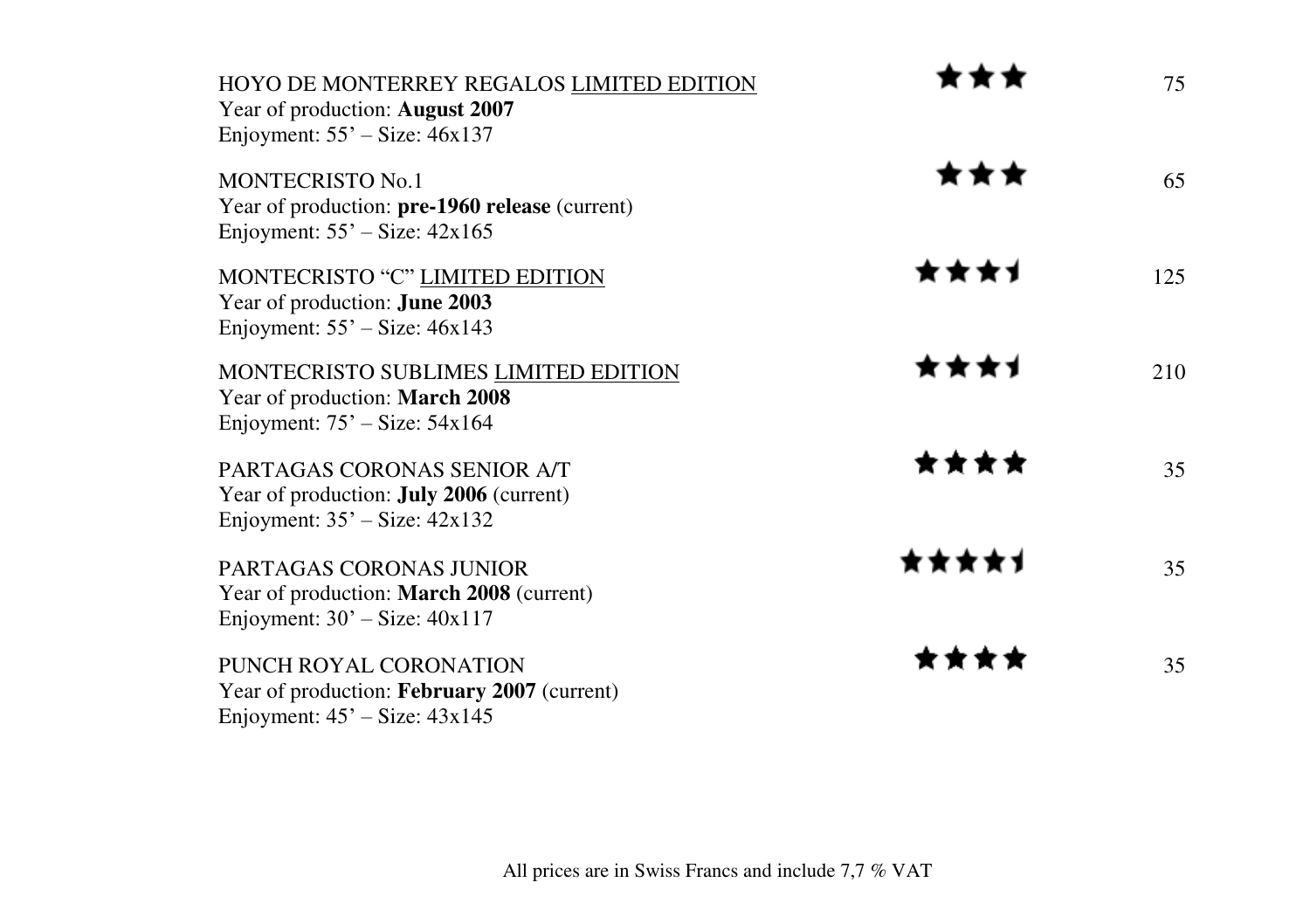| ROMEO Y JULIETA PETIT PIRAMIDES LIMITED EDITION<br>Year of production: May 2005<br>Enjoyment: $50'$ – Size: $52x125$        |     | 120 |
|-----------------------------------------------------------------------------------------------------------------------------|-----|-----|
| ROMEO Y JULIETA CHURCHILL TUBO ANEJADOS<br>Year of production: February 2007<br>Enjoyment: $80'$ – Size: $47x178$           | *** | 49  |
| ROMEO Y JULIETA FABULOSO No. 6 – 2004 BOOK<br>Year of production: February 2004<br>Enjoyment: $90'$ – Size: $52x180$        | *** | 290 |
| SAN CRISTOBAL DE LA HABANA EL MORRO<br>Year of production: October 2006 (discontinued)<br>Enjoyment: $90'$ – Size: $49x180$ | *** | 90  |
| <b>VEGAS ROBAINA CLASICOS</b><br>Year of production: October 1997 (discontinued)<br>Enjoyment: $55'$ – Size: $42x165$       | **1 | 70  |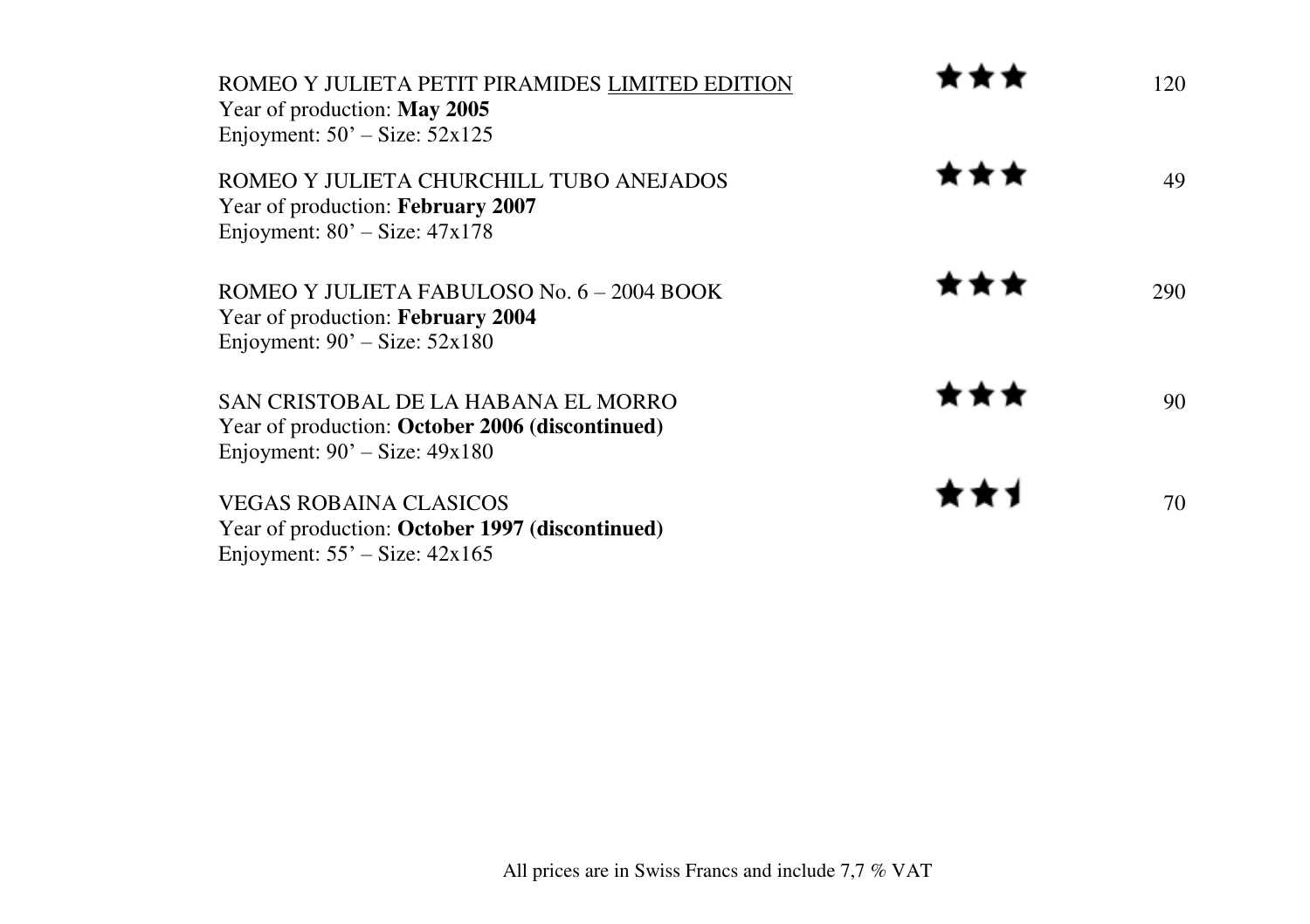# CUBAN CIGARS

| <b>BOLIVAR ROYAL CORONAS</b><br>Enjoyment: $65'$ – Size: $50x124$              | ***** | 20 |
|--------------------------------------------------------------------------------|-------|----|
| BOLIVAR LIBERTADOR LCDH EXCLUSIVE RELEASE<br>Enjoyment: $70'$ – Size: $54x164$ | ★★★★★ | 30 |
| <b>COHIBA SIGLO I</b><br>Enjoyment: $35'$ – Size: $40x102$                     | ★★★★↑ | 21 |
| COHIBA MEDIO SIGLO<br>Enjoyment: $35'$ – Size: $52x102$                        | ****  | 31 |
| <b>COHIBA ROBUSTOS</b><br>Enjoyment: $50'$ – Size: $50x124$                    | ****  | 37 |
| <b>HOYO DE MONTERREY EPICURE No.2</b><br>Enjoyment: $50'$ – Size: $50x12$      | ****  | 22 |
| HOYO DE MONTERREY LE HOYO DE RIO SECO<br>Enjoyment: $70'$ – Size: $56x140$     | ****  | 25 |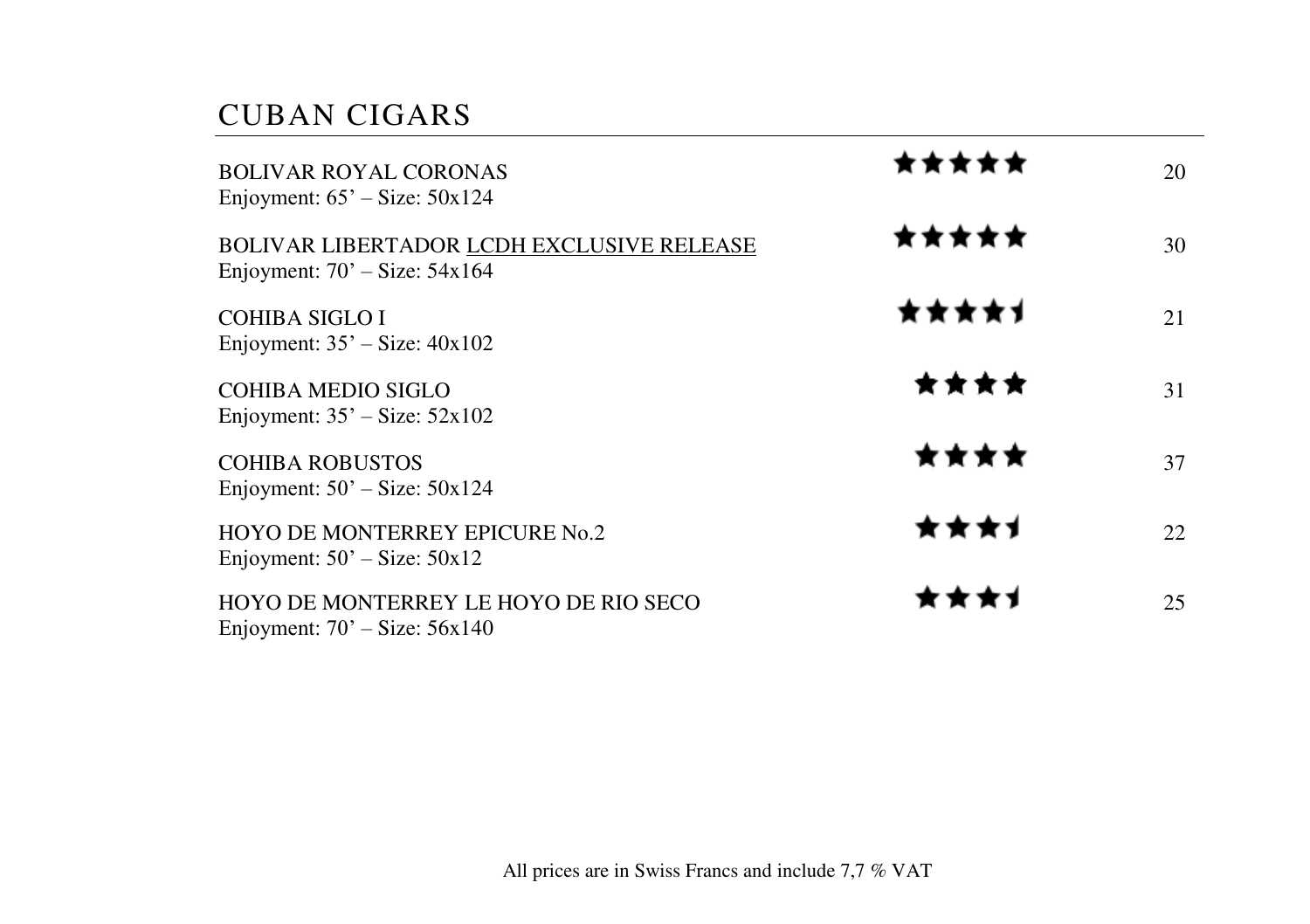| H. UPMANN HALF CORONA<br>Enjoyment: $20'$ – Size: $44x90$                            | ***   | 9  |
|--------------------------------------------------------------------------------------|-------|----|
| H. UPMANN MAGNUM 54<br>Enjoyment: $50'$ – Size: $54x120$                             | ****  | 23 |
| <b>MONTECRISTO No.4</b><br>Enjoyment: $40'$ – Size: $42x129$                         | ****  | 16 |
| <b>MONTECRISTO EDMUNDO</b><br>Enjoyment: $60'$ – Size: $52x135$                      | ****  | 24 |
| <b>MONTECRISTO OPEN EAGLE</b><br>Enjoyment: $70'$ – Size: $54x150$                   | ★★★   | 27 |
| PARTAGAS SERIE D No.4<br>Enjoyment: $50'$ – Size: $50x124$                           | ***** | 22 |
| PARTAGAS SERIE D No.6<br>Enjoyment: $25'$ – Size: $50x90$                            | ★★★★↑ | 14 |
| PARTAGAS SERIE E No.2<br>Enjoyment: $60'$ – Size: $54x140$                           | ★★★★↑ | 24 |
| RAMON ALLONES SPECIALLY SELECTED<br>Enjoyment: $60'$ – Size: $50x127$                | ***** | 19 |
| RAMON ALLONES SUPERIORES LCDH EXCLUSIVE RELEASE<br>Enjoyment: $65'$ – Size: $46x143$ | ***** | 15 |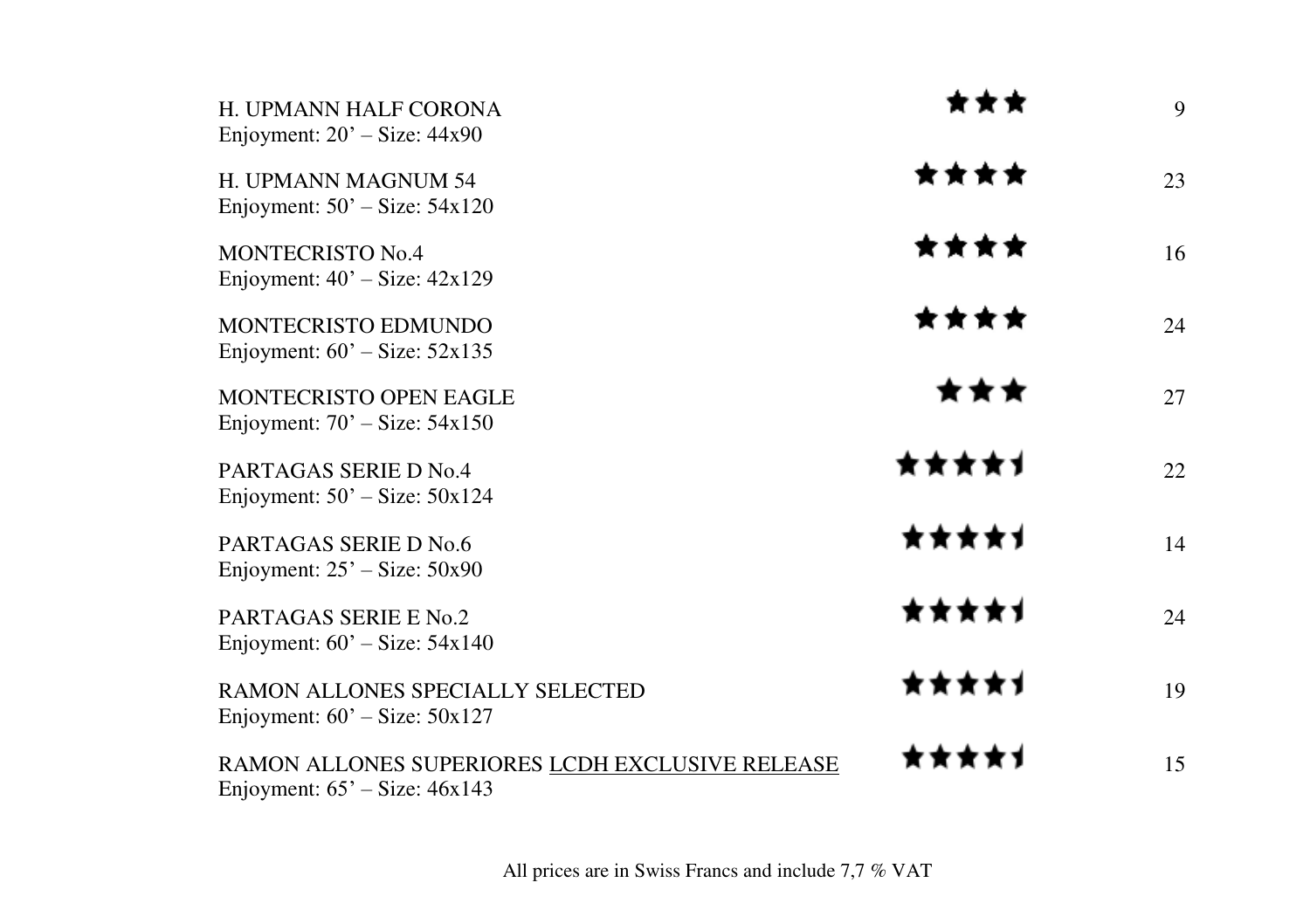| ROMEO Y JULIETA EXIBITION No.4<br>Enjoyment: $50'$ – Size: $48x127$ | ★★★  | 20 |
|---------------------------------------------------------------------|------|----|
| ROMEO Y IULIETA WIDE CHURCHILL<br>Enjoyment: $55'$ – Size: $55x130$ | ★★★  | 22 |
| <b>TRINIDAD REYES</b><br>Enjoyment: $35'$ – Size: $40x110$          | ★★★★ | 16 |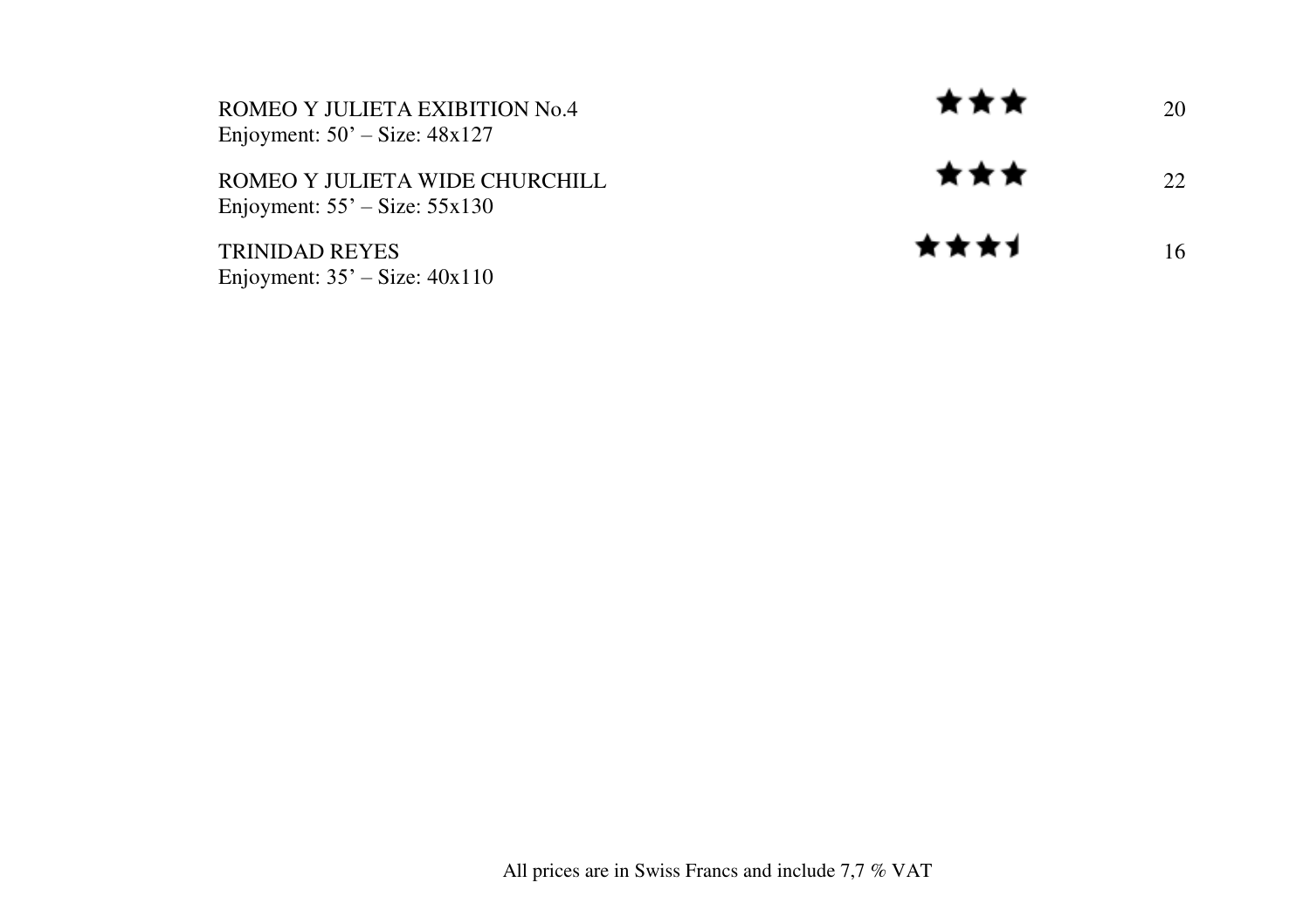# DOMINICAN REPUBLIC CIGARS

| DAVIDOFF ANIVERSARIO SPECIAL R<br>Enjoyment: $45'$ – Size: $50x124$    |      | 26 |
|------------------------------------------------------------------------|------|----|
| DAVIDOFF SPECIAL T<br>Enjoyment: $50'$ – Size: $52x153$                | **1  | 29 |
| DAVIDOFF SHORT PERFECTO                                                | **1  | 22 |
| Enjoyment: $45'$ – Size: $52x127$<br>DAVIDOFF SIGNATURE AMBASSADRICE   | ★┪   | 14 |
| Enjoyment: $20'$ – Size: $25x114$<br>DAVIDOFF SIGNATURE 2000           | ★┪   | 20 |
| Enjoyment: $50'$ – Size: $43x127$<br>DAVIDOFF GRAND CRU No. 5          | ***  | 14 |
| Enjoyment: $35'$ – Size: $41x102$<br>DAVIDOFF MILLENNIUM SHORT ROBUSTO | **** | 22 |
| Enjoyment: $50'$ – Size: $52x108$<br>DAVIDOFF ESCURIO PETIT ROBUSTO    | **** | 15 |
| Enjoyment: $35'$ – Size: $50x82$<br>DAVIDOFF ESCURIO GRAN TORO         | **** | 27 |
| Enjoyment: $65'$ – Size: $58x140$                                      |      |    |